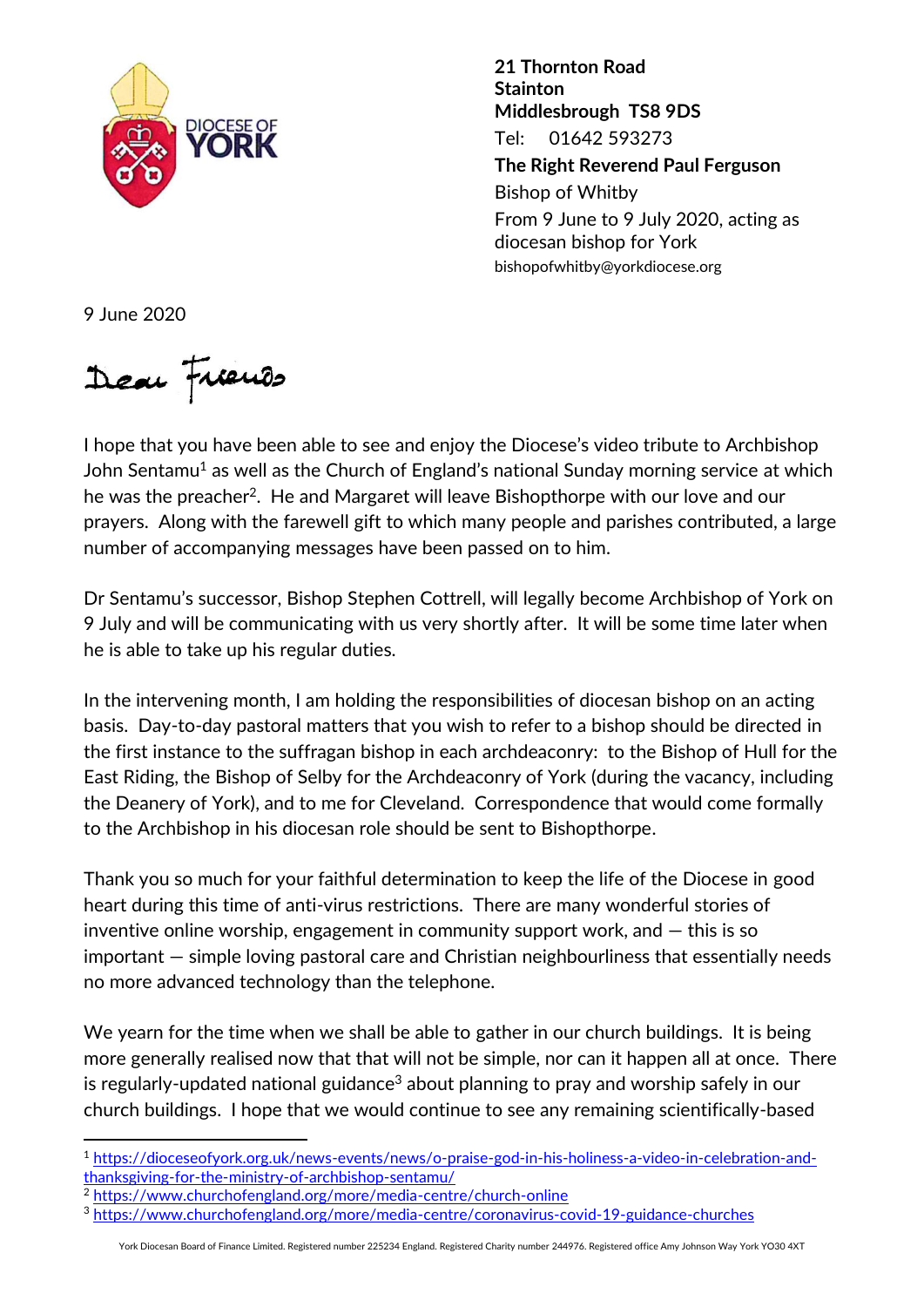limits to our activity as a wise way to care for one another and for the general public. There is a separate note on the diocesan website about this: but please remember that no-one must feel under any pressure to open a church for prayer before it is practicable and safe to do so.

The normal summer ordinations of new ministers have been postponed. Those who were going to be made deacon will instead by licensed remotely as lay ministers (and receive any stipend and housing as planned) from July until it is possible for them to be ordained in York Minster, which we hope will be in late September. The services to ordain new priests will be held around the Diocese in parish churches, and again, we hope that they could take place in the autumn.

Church life in future will be different, and at this stage we do not know how different. This is something about which we need to speak, at both parish and diocesan level — always with prayerful confidence and not anxiety. If we have concerns or if we have seen opportunities, they are best spoken about so that we can share one another's hopes as well as burdens. The bishops and archdeacons will be engaging particularly with Deanery Leadership Teams to explore how we might meet the opportunities and challenges with courage and hope.

Yes, the different future will have some good aspects that we bring from the present uncertainties. People who have not been churchgoers have experienced prayer and worship online. Where the Church community has responded to need by loving service in God's name, many will have known afresh that they are valued — this at a time when a rightful insistence on human dignity and equal worth has been worldwide news. When the time comes to look back on these months, there will be themes and activities to think about continuing in some form, and we shall need to think about how we can create the capacity to do so.

There has been pain and difficulty though, as we all know. There have been sad and sometimes premature deaths, with families and friends prevented from mourning as they would otherwise have done and as the Church would have enabled. Some people — I expect some of you reading this message — will continue to have concerns about resuming normal activities because of concerns about infection. You may simply have found these last months surprisingly exhausting. This is perfectly natural, and with my bishop and archdeacon colleagues I would encourage you to be thinking about how you carve out time and space to recover your energy in the coming weeks. We all need to support one another practically and in prayer, and to be sensitive to factors affecting others' lives that they may not be able to discuss openly.

It will not surprise you that there is great uncertainty about the financial effect of everything to do with the virus upon parishes and the Diocese alike. I believe that over the last years the way we speak about money has been moving in the right direction. Money used wisely makes it possible for the church life and mission that we want to see become a reality. I cannot tell you how grateful the whole leadership team is for the disciplined, prayerful,